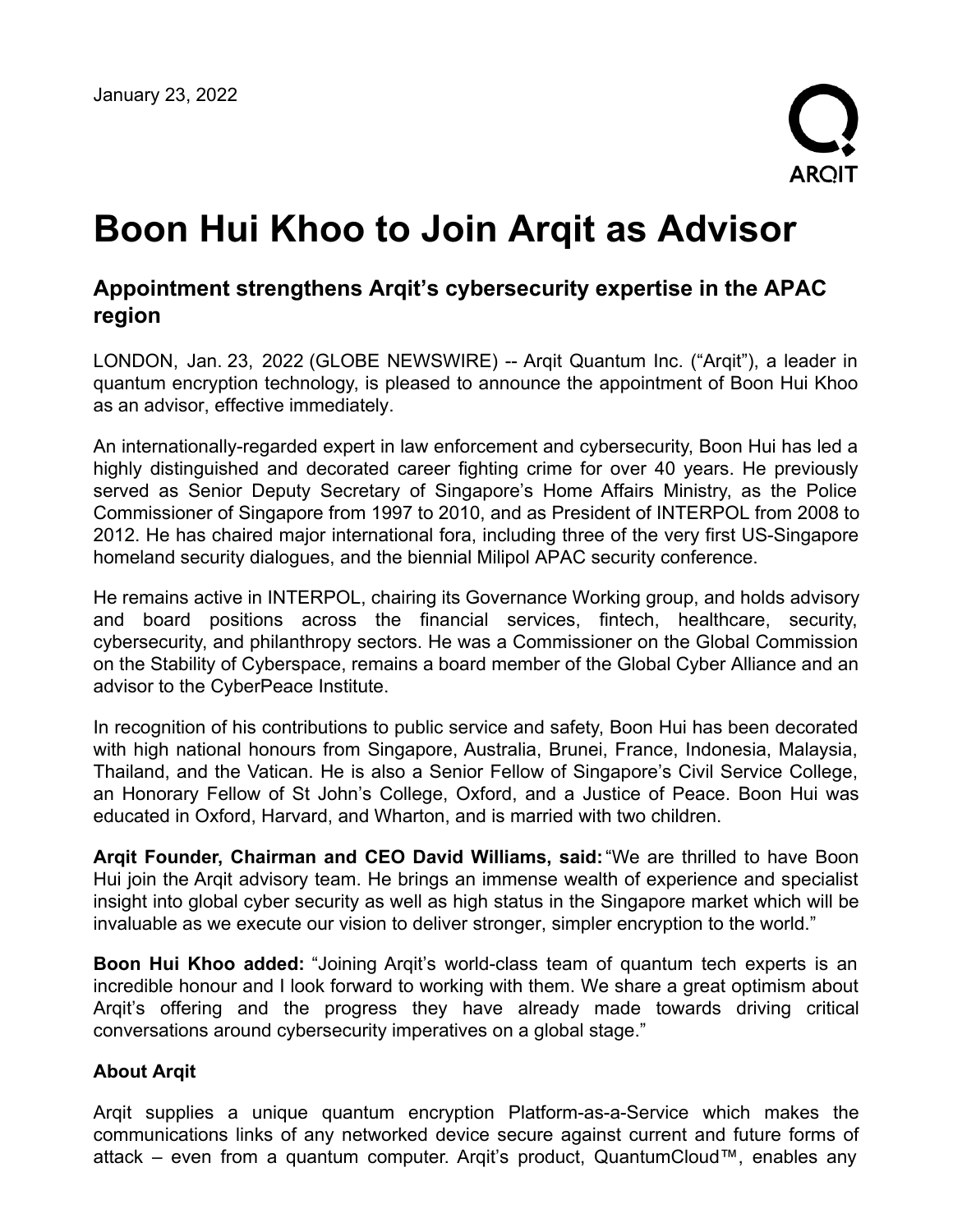device to download a lightweight software agent, which can create encryption keys in partnership with any other device. The keys are computationally secure, optionally one-time use and zero trust. QuantumCloud™ can create limitless volumes of keys in limitless group sizes and can regulate the secure entrance and exit of a device in a group. The addressable market for QuantumCloud™ is every connected device.

#### **Media relations enquiries:**

**Arqit:** Julie Moon T: +44 7825 503 950 E: *[julie.moon@arqit.uk](https://www.globenewswire.com/Tracker?data=IUTUjKMDuLdxklLA0dvvNvL_vlQO3BTA2q69okNWUUH3nNg3XMPdqDObXpZK07PwmJUfssYZxfz8iayb5ltRRueYX2en0tQr2w8kp5sYFts=)* 

## **Investor relations enquiries:**

**Arqit:** [investorrelations@arqit.uk](https://www.globenewswire.com/Tracker?data=F71nt0ZjUb_bXG1DRKM27nD2k3Qyvs1BA41vNvB4SN6HzU1HqOfQogdMLYaJ9sBCK-BryOWN2xbht9UI5mmOFP1AXGEOFz1PerCBVOG1LTdrZcoWhTTmKe1nOdvUgW7i) **Gateway:** [arqit@gatewayir.com](https://www.globenewswire.com/Tracker?data=1cQzHLj8qL38LGtwoq6kF-20-fp6dAqQYX3sZnyBi_mszNgJrUyR-AYFwJ085LGjlrubivTaQMGMe3PA2pF1Dnrr-oBfmoDBYgqe9-bLjis=)

#### **Caution About Forward-Looking Statements**

This communication includes forward-looking statements within the meaning of the Private Securities Litigation Reform Act of 1995. All statements, other than statements of historical facts, may be forward-looking statements. These forward-looking statements are based on Arqit's expectations and beliefs concerning future events and involve risks and uncertainties that may cause actual results to differ materially from current expectations. These factors are difficult to predict accurately and may be beyond Arqit's control. Forward-looking statements in this communication or elsewhere speak only as of the date made. New uncertainties and risks arise from time to time, and it is impossible for Arqit to predict these events or how they may affect it. Except as required by law, Arqit does not have any duty to, and does not intend to, update or revise the forward-looking statements in this communication or elsewhere after the date this communication is issued. In light of these risks and uncertainties, investors should keep in mind that results, events or developments discussed in any forward-looking statement made in this communication may not occur. Uncertainties and risk factors that could affect Arqit's future performance and cause results to differ from the forward-looking statements in this release include, but are not limited to: (i) risks that the business combination disrupts Arqit's current plans and operations, (ii) the outcome of any legal proceedings that may be instituted against the Arqit related to the business combination, (iii) the ability to maintain the listing of Arqit's securities on a national securities exchange, (iv) changes in the competitive and regulated industries in which Arqit operates, variations in operating performance across competitors, changes in laws and regulations affecting Arqit's business and changes in the combined capital structure, (v) the ability to implement business plans, forecasts, and other expectations after the completion of the business combination, and identify and realize additional opportunities, (vi) the potential inability of Arqit to convert its pipeline or orders in backlog into revenue, (vii) the potential inability of Arqit to successfully deliver its operational technology which is still in development, (viii) the risk of interruption or failure of Arqit's information technology and communications system, (ix) the enforceability of Arqit's intellectual property, and (x) other risks and uncertainties set forth in the sections entitled "Risk Factors" and "Cautionary Note Regarding Forward-Looking Statements" in Arqit's annual report on Form 20-F, filed with the U.S. Securities and Exchange Commission (the "SEC") on December 16, 2021 and in subsequent filings with the SEC. While the list of factors discussed above and the list of factors presented in the final prospectus are considered representative, no such list should be considered to be a complete statement of all potential risks and uncertainties. Unlisted factors may present significant additional obstacles to the realization of forward-looking